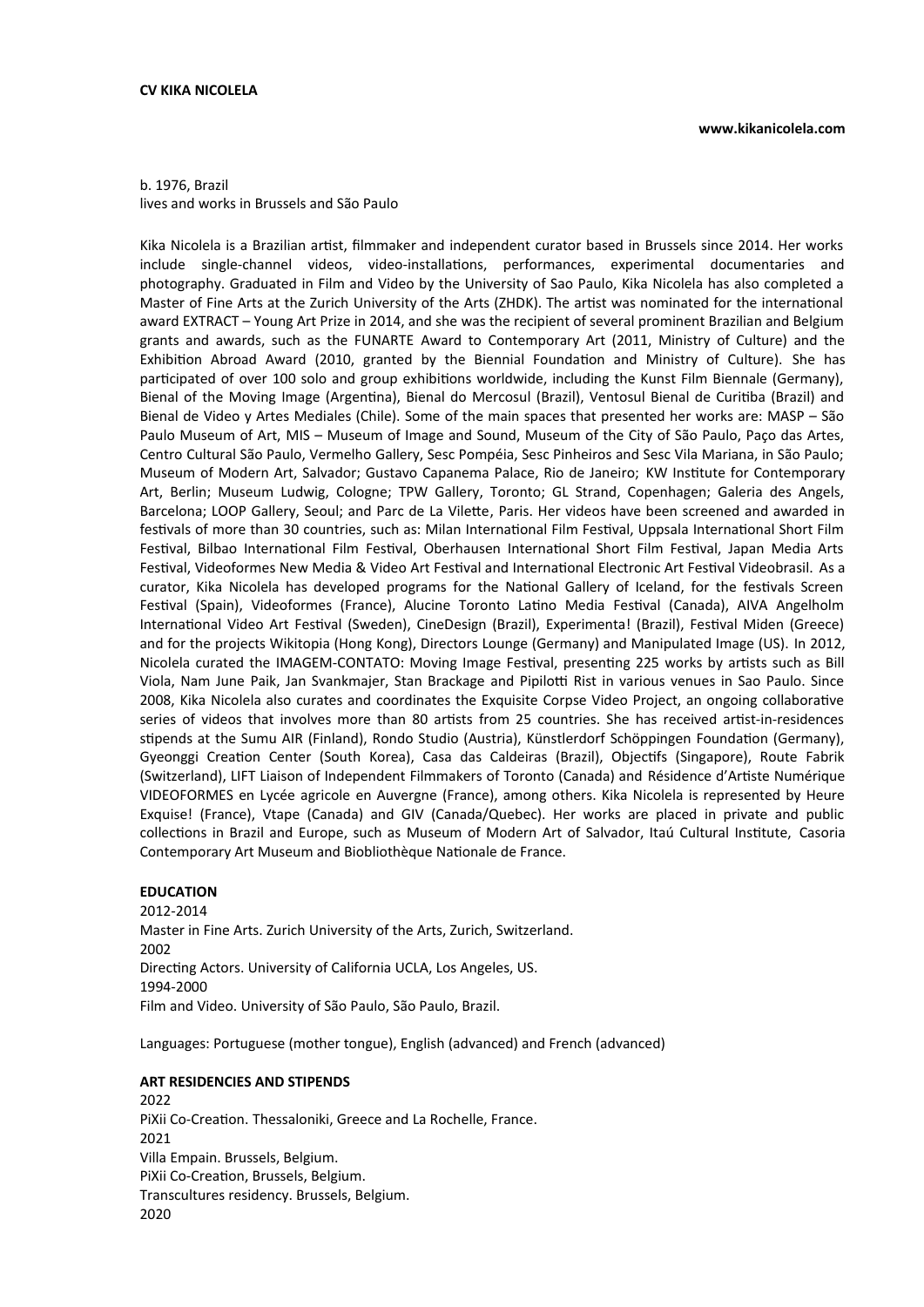Césaré – Centre National de Création Musicale. Reims, France. 2019 Calce Culture Contemporaine. Calce, France. O Sítio. Florianópolis, Brazil. 2018 Maison des Artistes. Brussels, Belgium. Centre de Création O Vertigo, Joliette, Canada. 2016 Studio 8 (with the Canadian dance company Manon fait de la danse). Séné, France. 2013 Vaivém. São Paulo, Brazil. Residence en Lycee Agricole en Region Auvergne. France. 2012 LIFT Artist Residency. Toronto, Canada. 2011 IG Route Fabrik AIR. Zurich, Switzerland. Objectifs. Singapore. 2010 Casa das Caldeiras. São Paulo, Brazil. COMP Crossing of Movements Project International Residency Program. Seoul, South Korea. Gyeonggi Creation Center. Ansan, South Korea. Künstlerdorf Schöppingen Foundation. Schöppingen, Germany. Rondo Studio Program. Graz, Austria. 2009 Sumu Residency. Turku, Finland.

### **AWARDS AND GRANTS**

2020

Grant No Lockdown Art – NoLA. Transcultures and Pepinières Européennes de Création, Belgium. 2019

Conception Grant. Commission Arts Numériques de la Federation Wallonie-Bruxelles, Belgium. Exhibition Grant. Commission Arts Plastiques de la Federation Wallonie-Bruxelles, Belgium. 2014

Nominated for the EXTRACT IV – Young Art Prize. Copenhagen, Denmark. 2012

Exhibition Grant. São Paulo Province Arts Council. São Paulo, Brazil.

Best Video. FIVA International Videoart Festival. Buenos Aires, Argentina.

Special Award to Experimental Film. International Festival Document.art. Bucharest, Romania. Nomination to the Norberto Griffa Award to Latin-American Audiovisual Creation. Argentina. 2011

Funarte Award to Contemporary Art. Brazil.

Acquisition Award. 43rd Art Salon of Piracicaba, Piracicaba, Brazil.

2010

Special Mention. ShortFilmFestival. Bergamo, Italy.

Exhibition Abroad Award. Bienal Foundation and Ministry of Culture, Brazil.

EMPAC Dance Movies Commission finalist. New York, US.

Travel Grant. Cultural Diffusion and Exchange Program, Ministry of Culture, Brazil.

Best Video of 2009 (nomination). One Minute Festival, Brazil.

2009

Rumos Itaú Cultural Cinema e Vídeo Award (finalist). Brazil.

EMPAC Dance Movies Commission finalist. New York, US.

Best Videoart. A Corto di Donne Short Film Festival, Naples, Italy.

Best Video nomination. Blue Banana Video Art Contest, Landau, Germany.

Best Video. One Minute Festival, Brazil.

Best Video. Magmart International Videoart Festival, Naples, Italy.

Exhibition Grant. Centro Universitário Maria Antonia, São Paulo, Brazil. 2008

Best Video nomination. Vivo Arte.Mov, Belo Horizonte, Brazil.

Best Video nomination. HTTPVIDEO festival, São Paulo, Brazil. 2007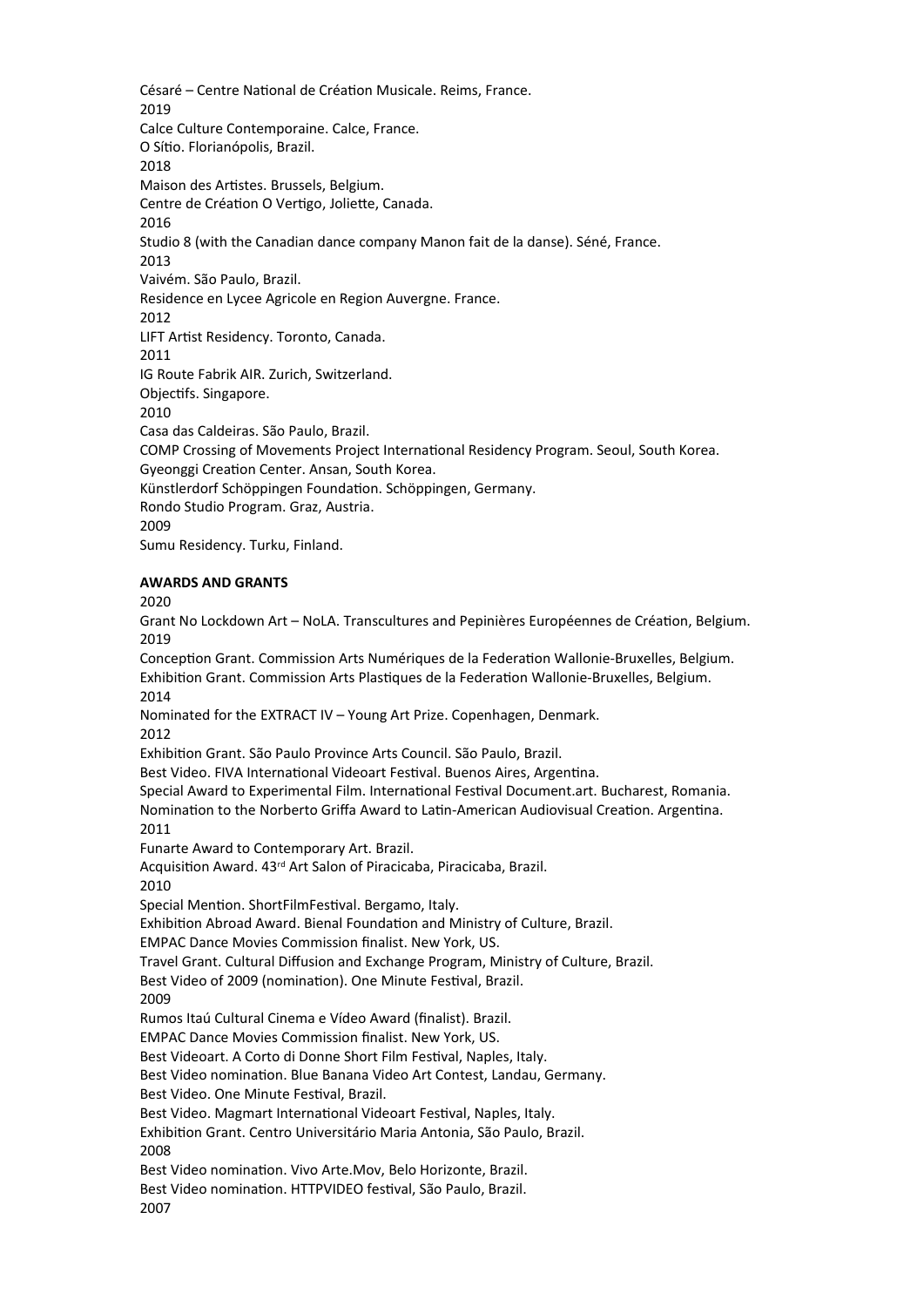Travel Grant. Cultural Diffusion and Exchange Program, Ministry of Culture, Brazil.

Nominated for the 7th Sergio Motta Award of Art and Technology, São Paulo, Brazil.

Best Video (official jury). Videoformes New Media & Video Art Festival, Clermont-Ferrand, France.

Honorary Award (students jury). Videoformes New Media & Video Art Festival, Clermont-Ferrand, France.

Nominated for the UNESCO's The Breaking The Chains Award for the Best Film on the Theme of Slavery and its Outcomes.

Best Experimental Video nomination. São Carlos Video Festival, São Carlos, Brazil. 2006

Production Grant. São Paulo Arts Council, São Paulo, Brazil.

Production Grant. Recife's Art Week, Recife, Brazil.

Exhibition Grant. Centro Cultural São Paulo, São Paulo, Brazil.

Best Documentary Feature. Cineport Festival, Lagos, Portugal.

Best Feature Film. CineEsquemaNovo Festival de Cinema, Porto Alegre, Brazil.

Honorary Award. Alucine Toronto Latino Media Festival, Toronto, Canada.

Best Film nomination. Mostra do Filme Livre, Rio de Janeiro, Brazil.

2005

Best Experimental Documentary. Sopot Independent Film Festival, Sopot, Poland.

Honorary Award. Sopot Independent Film Festival, Sopot, Poland.

Best Experimental Video. CineAmazônia Festival, Porto Velho, Brazil.

Best Experimental Video nomination. International Izmir Short Film Festival, Izmir, Turkey.

Honorary Award. International Experimental Film Festival Carbunari, Maramures, Romenia.  $2004$ 

Best Direction of Photography. Brasilia Film Festival, Brasilia, Brazil. 2003

Best Moving Picture nomination. Japan Media Arts Festival, Tokyo, Japan. 2000

Nominated for the Nascente Award, São Paulo, Brazil.

# **SOLO EXHIBITIONS**

## 2021

Focus on Kika Nicolela. Ibrida Festival, EXATR, Forli, Italy. Actus. The National Museum of Contemporary Art, Lisbon, Portugal. 2020 Intramuros. O Sitio Arte e Tecnologia, online. Inward. Pink Umbrellas channel (online) Past Future. SeeU, Brussels, Belgium. Zone d'échange. La Comédie, Reims, France. 2019 Un infini désir de nous. Maison des Artistes, Brussels, Belgium. Só um desejo de nitidez ampara o mundo. O Sítio Gallery, Florianópolis, Brazil. 2018. Entre-temps. Richmond Center for the Arts, Kalamazoo, US. 2017 Enquanto Domitilas. SESC Ipiranga, São Paulo, Brazil. Portraits: Kika Nicolela. Cinecycle, Toronto, Canada. Real Fiction. GIV, Montreal, Canada. 2016 ENTRE-TEMPS #2. Videowall Gallery, Ljubljana, Slovenia. Imagem-Relação. Red Bull Station, São Paulo, Brazil. Real Fiction. SESC Santana, São Paulo, Brazil. Traces. Casa do Brasil, Brussels, Belgium. Prima Nova: Tidelands. Cinema Nova, Brussels, Belgium. 2015 We Are São Paulo. Gallery Huuto, Helsinki, Finland. 2014 Tidelands. GL Strand, Copenhagen, Denmark. Domitilas. Museu da Cidade – Solar da Marquesa, São Paulo, Brazil. El Cine es Otra Cosa: Tidelands. Museum of Modern Art, Buenos Aires, Argentina. 2013 Vestígios. Museum of Image and Sound, Campinas, Brazil.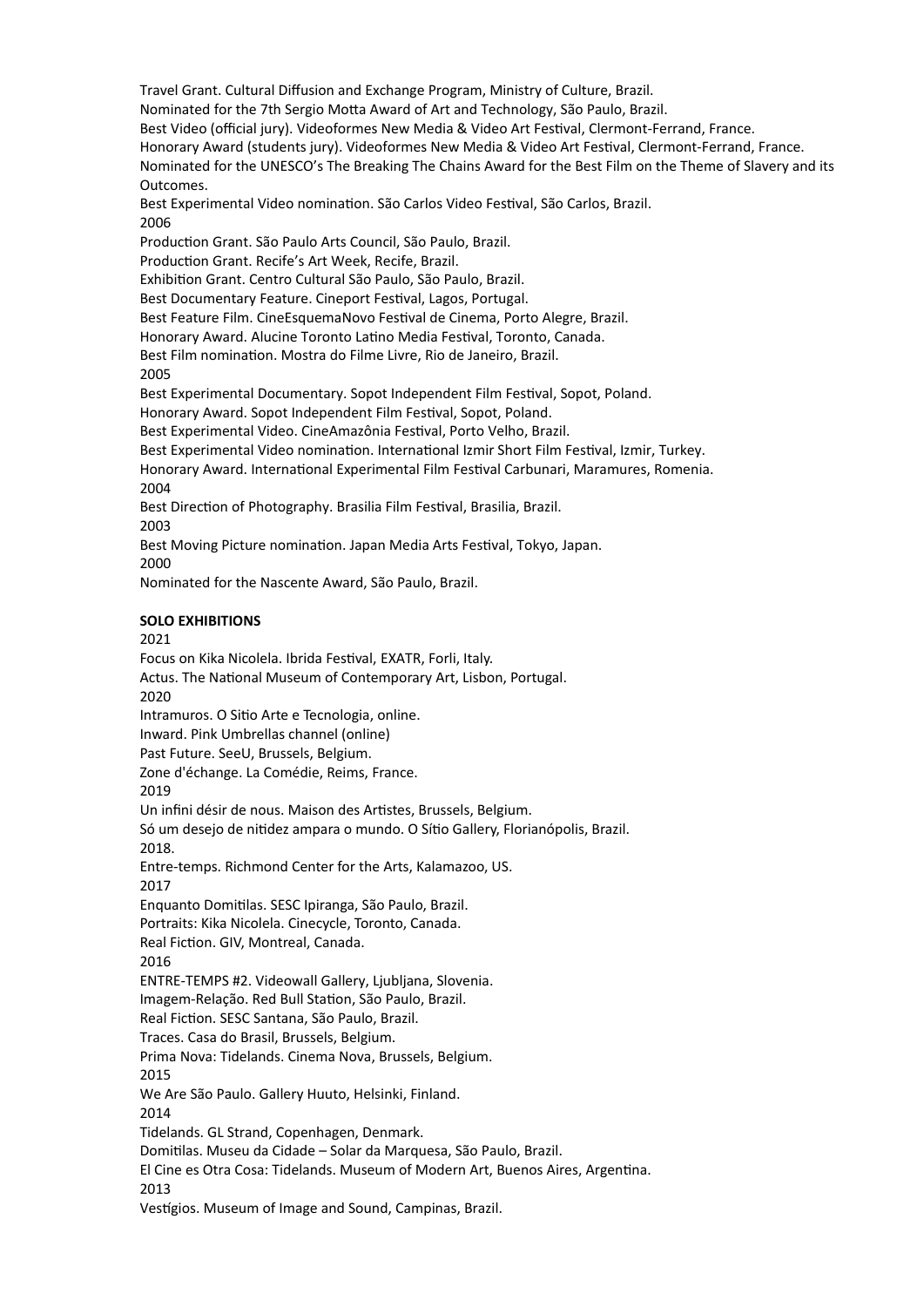Video Evening: Kika Nicolela. Photon Gallery, Ljubljana, Slovenia. 2012 The Film That Is Not There. Gustavo Capanema Palace, Rio de Janeiro, Brazil. Media Memory Project. Pinacoteca de Piracicaba, Piracicaba, Brazil. 2011 The Film That Is Not There. Rote Fabrik, Zurich, Switzerland. Kika Nicolela: Selected Videos. Rote Fabrik, Zurich, Switzerland. Kika Nicolela: Selected Videos. Objectifs, Singapore. 2010 Tidelands. MIS – Museu da Imagem e do Som, São Paulo, Brazil. Actus. Centro Universitário Maria Antônia, São Paulo, Brazil. Cinema de Artista: Kika Nicolela. Museum of Modern Art, Salvador, Brazil. Moving Pieces: Recent Videos by Kika Nicolela. Fridey Mickel Gallery, Berlin, Germany. Kika Nicolela. Atrium Gallery, Western Michigan University, Kalamazoo, US. 2009 Kika Nicolela | selected videos and photos. 16mm Café & Screening Room, London, UK. Distant Affinities. Titanik Gallery, Turku, Finland. Kika Nicolela: Selected Videos. Arnot Art Museum, Elmira, US. 2008 Kika Nicolela. 312 Online, online exhibition. Looking at Art: Kika Nicolela. Centro Cultural B\_Arco, São Paulo, Brazil. Kika Nicolela Retrospective. Aza Film Festival, Thessaloniki, Greece. Re:Play Kika Nicolela. Eden343, São Paulo, Brazil. 2007 Kika Nicolela Retrospective. Espaço Unibanco de Cinema, São Paulo, Brazil. Kika Nicolela Retrospective. Film Klub Póznan, Poland. Windmaker. Sesc Vila Mariana, São Paulo, Brazil. 2006 A Arte de Kika Nicolela. Arte Sesc Flamengo, Rio de Janeiro, Brazil. Face a Face. Centro Cultural São Paulo, São Paulo, Brazil. 2005 Nós. MIS Audiovisual Museum, São Paulo, Brazil. 2004 Flux. Capela do Morumbi, São Paulo, Brazil. **GROUP EXHIBITIONS** 2021 Biennale NOVA\_XX. Paris, France. Paadman. Tehran, Iran. Loops.Expanded/Proyector. Secuencia de Inútiles, Madrid, Spain. All We Need Is Love. Online and Kunstraum Walcheturm, Zurich, Switzerland. 2020 Fiction Territoriale. Pointculture, Brussels, Belgium. Digital Icons. Mill museum, La Louvière, Belgium. Urban Stories. Kunstraum Walcheturm, Zurich, Switzerland. Sonic Scapes. Académie Royale des Beaux Arts de Bruxelles, Brussels, Belgium. City Sonic. Hôtel de Ville, Wavre, Belgium. 2019

City Sonic. MiiL - Media Innovation & Intelligibility Lab, Louvain-la-Neuve, Belgium. Do Not Interrupt Your Activity. ERG, Brussels, Belgium.

Trans-border Time Fabric. Pohang Cultural Centre, Pohang, South Korea.

1989: 30 Years After. Domen, Aarhus, Denmark.

Digital Contemplation. Villers Abbey, Villers, Belgium.

Do Not Interrupt Your Activity. La Générale Nord-Est, Paris, France.

Múltiplas – Mulher Artista Resiste. Cine Oswald de Andrade, São Paulo, Brazil.

Exquisite Corpse Video Project Vol. 02. Atrium Gallery, Kalamazoo, US.

Proyector. Cruce, Madrid, Spain.

Exquisite Corpse Video Project: Retrospective. O Sítio, Florianópolis, Brazil.

La Magnifique Avant-Garde. Centre Nationale de Création Musicale, Reims, France. Videoformes. Clermont-Ferrand, France.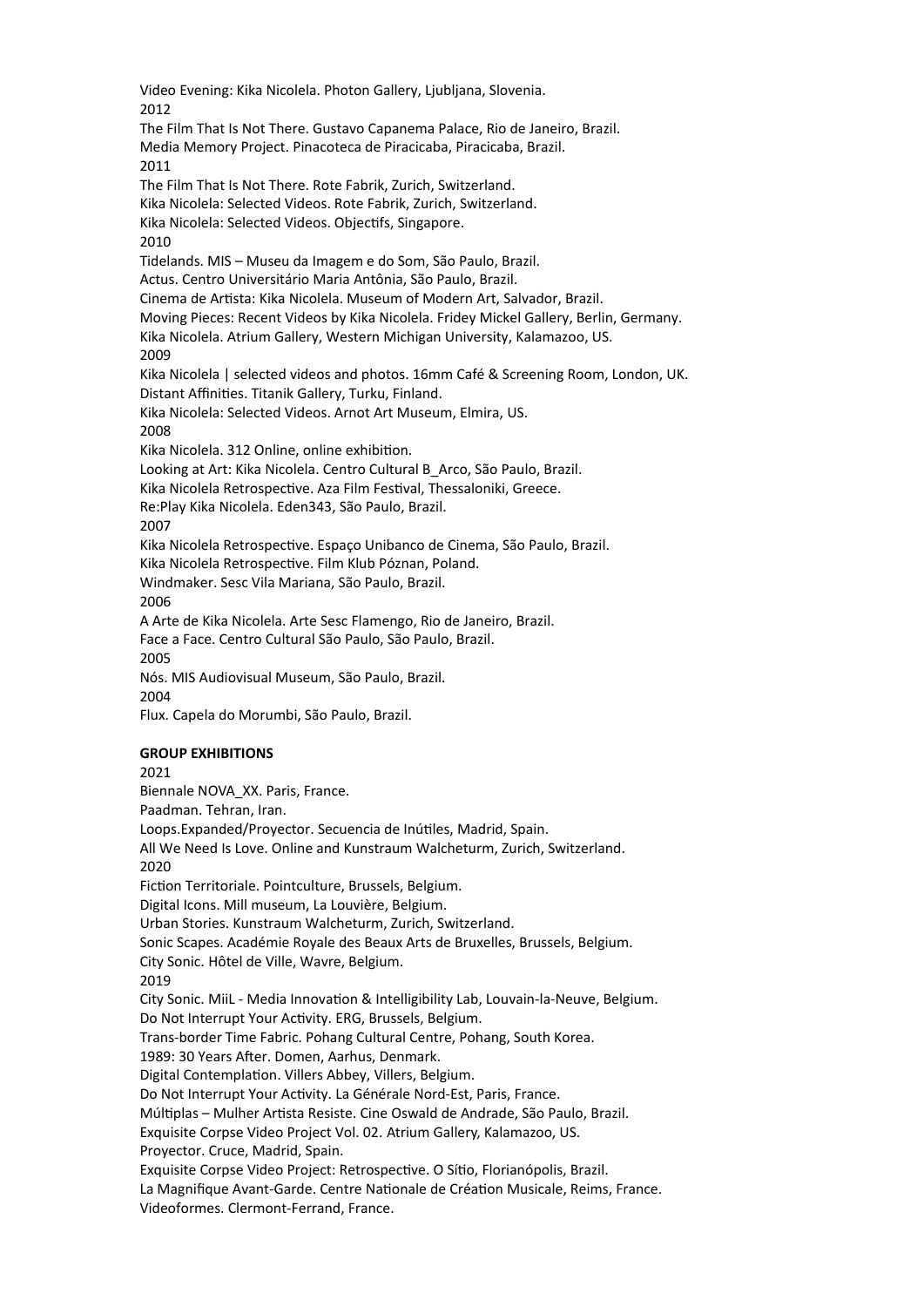Videoformes Selection. Mandel Culture Center, Jaffa, Israel. 2018 Wunderground. Verbeke Foundation, Gent, Belgium. Digital Contemplation. Villers Abbey, Villers, Belgium. International Meeting on Video-dance and Video-performance. Valencia, Spain. Exquisite Corpse Video Project. GIV, Montreal, Canada. Exquisite Corpse Video Project. Clinic Gallery, Tokyo, Japan. FONLAD. Water Museum, Coimbra, Portugal. MADA Mostra de Audiovisual. Viaduto das Artes, Belo Horizonte, Brazil. Quelle est votre difference? ADHEOS, Angoulême, France. 2017 synchroniCITIES: SP – BXL. Casa do Brasil, Brussels, Belgium. Terre D'Accueil. Jewish Museum, Brussels, Belgium. Parcours d'artistes. Rhode-St-Genèse, Belgium. Exquisite Corpse Video Project Vol. 01. Atrium Gallery, Kalamazoo, US. Exquisite Corpse Video Project. The Local, NYC, US. Golem. Musée d'Art et d'histoire du Judaïsme, Paris, France. Transgender, Gender and Psychoanalysis. Draper Hall, London, UK. Sex in the City. Les Halles St-Géry, Bruxelles. 2016 Montage Express. Oi!, Hong Kong. WEPORN. Levy.Delval Gallery, Brussels, Belgium. Aparelhamento. Funarte, São Paulo, Brazil. Pulse Play Preview. Gateway Project Spaces, Newark, US. Uma Imagem Possível. Central Galeria, São Paulo, Brazil. Désir et Memoire. Museu Arqueológico do Carmo, Lisbon, Portugal. Fernelmont Contemporary Art Festival. Château de Fernelmont, Belgium. Cent Artistes en Liberté. Musée Juif, Brussels, Belgium. Exquisite Corpse Video Project Retrospective. Central Galeria, São Paulo, Brazil. De|Generadas. SESC Santana, São Paulo, Brazil. 2015 Memory Leak. Museu das Minas e do Metal, Belo Horizonte, Brazil. Memory Leak: Views From Between Archiving and Memory. Centro Cultural São Paulo, Brazil. Memory Leak: Views From Between Archiving and Memory. La Capella, Barcelona, Spain. 2014 Master Fine Arts Degree Show. Shedhalle, Zurich, Switzerland. Èxquisite Corpse Video Project Volume 4. Universidade Jorge Tadeo Lozano. Cartagena, Colombia. Èxquisite Corpse Video Project Volume 4. Pix Film Productions, Toronto, Canada. Èxquisite Corpse Video Project Volume 4. Atelier, Sophia, Bulgaria. Èxquisite Corpse Video Project Volume 4. Laidak, Berlin, Germany. Adventures in the Other Screen Trade. Spike Island, Bristol, UK. IT Moves. Art Temple 1:85, Ambjörnarp, Sweden. Citylight. Mons, Belgium. Focus: Exquisite Corpse Video Project. Videoformes Festival, Clermont-Ferrand, France. Corpo Vídeo: Kika Nicolela & Thomas Israel. SESC, Campinas, Brazil. 2013 An Infinity. Atopia, Oslo, Norway. Exquisite Corpse Video Project. Photon Gallery, Ljubljana, Slovenia. Kika Nicolela and Thomas Israël. Summerhall, Edinburgh, Scotland. Red, Green, Blue ≠ White. Blackwood Gallery, Toronto, Canada. Vaivém. SESC Pinheiros, São Paulo, Brazil. Playschool. Kunsthof, Zurich, Switzerland. The Difference That Makes a Difference – the Pattern that Connects Psychogeography: From Urbanism to Everyday Places. Kunsthof, Zurich, Switzerland. Traversées : entre villes et déserts. Redbrick Warehouse, Yokohama, Japan. Videoakt International Videoart Biennial. Institut Français, Barcelona, Spain. Selected videos by FIVA. MAC Museo de Arte Contemporaneo, Santa Fe, Argentina. Body Poetics. Screen Festival, Barcelona, Spain. Urban Research. Directors Lounge, Berlin, Germany. 2012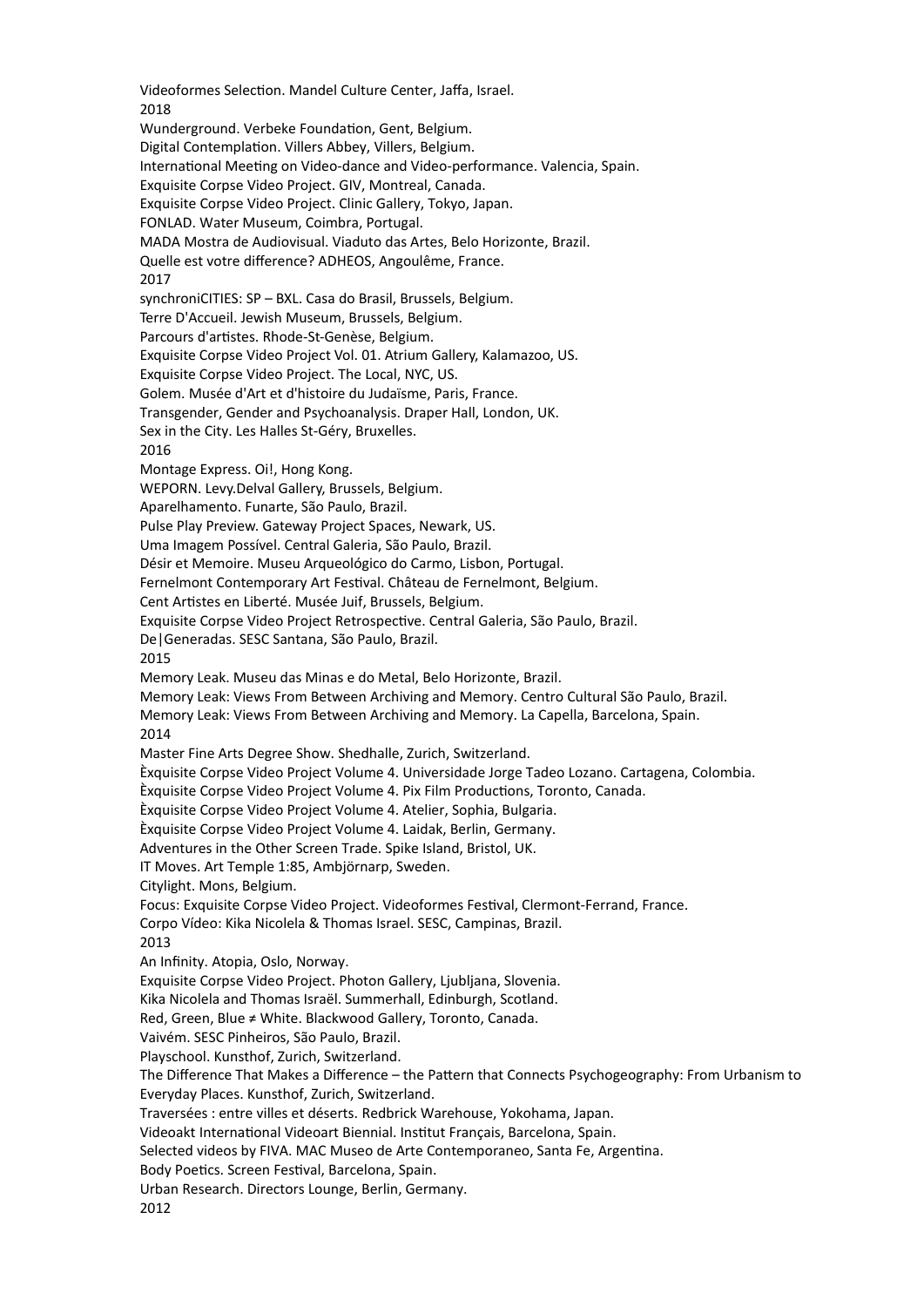Biennale of Moving Image. Buenos Aires, Argentina. V. Velan Gallery for Contemporary Art. Turin, Italy. Dança no MIS. Museum of Image and Sound, São Paulo, Brazil. Art:screen. Kulturhuset Borgen, Gislaved, Sweden. AVer. Atelier Aberto, Campinas, Brazil. Cinema de Garagem. Caixa Cultural, Rio de Janeiro, Brazil. Male / Female. Museum Oscar Niemeyer, Curitiba, Brazil. SP Arte – São Paulo Art Fair. São Paulo, Brazil. Exquisite Corpse Video Project Vol. 3. Open Contemporary Art Center, Taipei, Taiwan. Supermarket Art Fair. Stockholm, Sweden. Movement. Vetlanda Museum, Vetlanda, Sweden. Manipulated Image. Torrance Art Museum, Los Angeles, US. 2011 Entre Nous. Dconcept, São Paulo, Brazil. Around the World in 80 Hours. LOOP, Seoul, South Korea. Ventosul, Biennale of Curitiba. Curitiba, Brazil. Biennale of Mercosul. Porto Alegre, Brazil. L'Oeil Sur les Rues. Parc de La Vilette, Paris, France. Meio Quilo. Galeria Archidy Picado, João Pessoa, Brazil. Time is Love. Bildetage, Vienna, Austria. Piracibaca Art Salon. Piracibaca, Brazil. Meio Quilo. Casa da Cultural UEL, Londrina, Brazil. I Am Braziliality. Forman's Smokehouse Gallery, London, UK. Watertower Art Festival. Sophia, Bulgaria. Facing the Artwork. Werkleitz Centre for Media Art, Halle, Germany. Between Windows. Mindpirates, Berlin, Germany. Not a Car. Gallery 825, Los Angeles, US. A Century of Artists' Films. Theatr Mwldan, Cardigan, UK. Extranatureza. SP Arte, Bienal building, São Paulo, Brazil. Art Show Cannes. Cosy-Box, Cannes, France. 6 Billion Others. MASP São Paulo Art Museum, São Paulo, Brazil. Meio Quilo. Museu de Arte Contemporânea, Jataí, Brazil. Meio Quilo. Casa da Cultural UEL, Londrina, Brazil. Meio Quilo. Fundação Badesc, Florianópolis, Brazil. Meio Quilo. Museu de Arte de Ribeirão Preto, Ribeirão Preto, Brazil. Meio Quilo. Museu de Arte Contemporânea de Campinas, Brazil. Exquisite Corpse Video Project Vol.3. Museum of Modern Art, Buenos Aires, Argentina. Contextual Face. Kharkov City Art Gallery, Kharkov, Ukraine. Exquisite Corpse Video Project Vol.3. Videoformes, Clermont-Ferrand, France. Meio Quilo. Pinacoteca de Santos, Santos, Brazil. Contextual Face. Photon Gallery, Ljubljana, Slovenia. Time is Love. Hexagon Space, Baltimore, US. What on Your Mind? The World Bank, Washington, US. Time is Love. CACT Centro Arte Contemporaneo Ticino, Bellinzona, Switzerland. Alter Cases of Ego. Online. 2010 Rondomat. Rondo Studios, Graz, Austria. Traffic Jam#1. Espaço Matilha Cultural, São Paulo, Brazil. Exquisite Corpse Video Project Volume 2. Gallerie Carla Magna, Paris, France. Around the World in 80 Hours. Suwon Art Center, Suwon, South Korea. Island. Gyeonggi Creation Center, Ansan, South Korea. Highlights from the Cologne KunstFilmBiennale in Berlin. KW Institute for Contemporary Art, Berlin, Germany. Rain of Down. Pärnu Artmuseum's Linnagalerii, Pärnu, Stonia. Rain of Down. Tampere Culturehouse Telakka, Tampere, Finland. Open Studios. Gyeonggi Creation Center, Ansan, South Korea. 10 Years of Alternative Media. Seoul Art Space Seogyo, Seoul, South Korea. Wallpaper. Sala Fittke, Trieste, Italy. FILE Electronic Language International Festival. Centro Cultural FIESP, São Paulo, Brazil. Environments. Pátio da Inquisição, Coimbra, Portugal. This is Uncomfortable: Relational Dissonance in Recent Video. Gallery TPW, Toronto, Canada.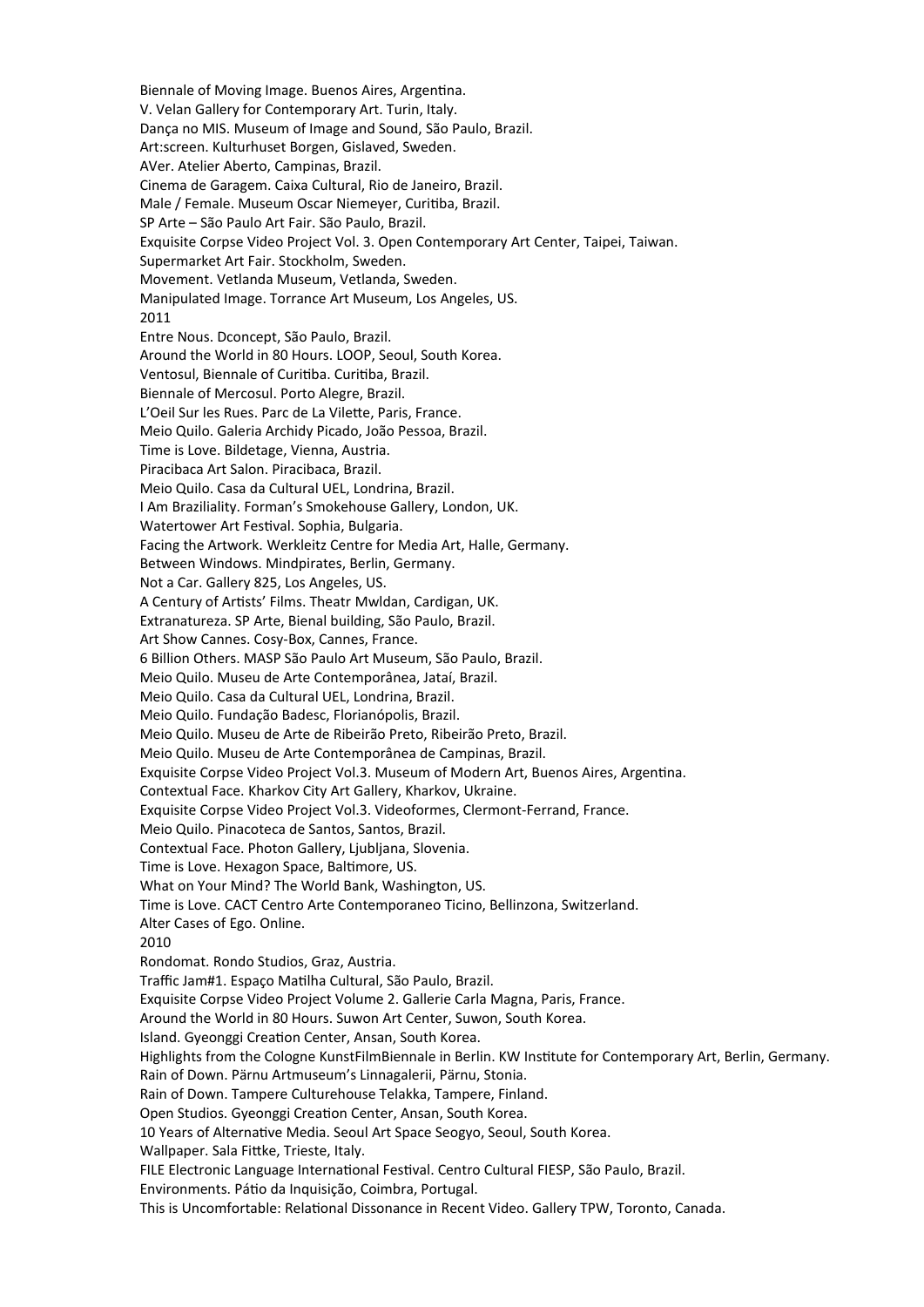Rain of Down. Linnagalerii/Kunsthalle, Tallinn, Estonia. Time-Lapse. Galerie F6, Schöppingen, Germany. I Was There. Stedefreund, Berlin, Germany. Frieze. MKL Medienkunstlabor, Kunsthaus, Graz, Austria. I Heart Video Art II. Critical Media Lab, Kitchener, Canada. Caged Bird Sings. Crypt Gallery, London, UK. Living Spaces. Maktab Anbar, Damascus, Syria. RED: The Gendered Color in Frames. Photon Gallery, Ljubljana, Slovenia. Neighbors. Rondo Studios, Graz, Austria. Woman Artists: An Invitational Show. George Waters Gallery, Elmira, US. SP Arte – São Paulo Art Fair. São Paulo, Brazil. Supermarket Art Fair. Stockholm, Sweden. Exquisite Corpse Video Project Vol.1. Santa Fe Complex, Santa Fe, US. Exquisite Corpse Video Project Vol.1. 16mm, London, UK. Wonderland: ações e paradoxos. São Paulo Cultural Center, São Paulo, Brazil. 2009 Vitruvian Woman. Velan Center for Contemporary Art, Torino, Italy. Kunst Film Biennale. Museum Ludwig, Cologne, Germany. 100 a 1000. Escola São Paulo, São Paulo, Brazil. Act Art. London, UK. Manipulated Image: the Moving Still. Santa Fe, US. Contato Multimedia Festival. São Carlos, Brazil. International Artist Initiatives Istanbul Meeting. Istanbul, Turkey. New Filmmakers Series. Randall Scott Gallery, New York, US. The End Of The World Souvenir. Head Quarters, Melbourne, Australia Exquisite Corpse Video Project. DConcept Gallery, São Paulo, Brazil. Water. Bananapark Gallery, Landau, Germany. Exquisite Corpse Video Project. Head Quarters, Melbourne, Australia. Infiltration, Usina Do Gasometro, Porto Alegre, Brazil. One Minute Film. Armenian Center for Contemporary Experimental Art, Yerewan**,** Armenia. Exquisite Corpse Video Project. AS220 Gallery, Providence, US. Mostra de Vídeos. FASM, São Paulo, Brazil. 37th Contemporary Art Salon of Santo André. Santo André, Brazil. Tolerance. Casadalapa, São Paulo, Brazil. Rosa dos Ventos. Teatro Tuca, São Paulo, Brazil. Exquisite Corpse Video Project, Formverk, Eskilstuna, Sweden. Supermarket Art Fair. Stockholm, Sweden. Berlin International Directors Lounge. Gallery Scala, Berlin, Germany. Water Preserves. State Of The Art Gallery, Ithaca, US. 2008 Minividfest2, Total Kunst Gallery, Edinburgh, UK. Body Language. Monkeytown, New York, US. Container Art SP. Villa-Lobos Park, Sao Paulo, Brazil. Exquisite Corpse Video Project. Rural Research Laboratories, Arnot Art Museum, Elmira, US. Dreams. Usina Unibanco de Cinema, Belo Horizonte, Brazil. Outcasting Season 4. Online. Exquisite Corpse Video Project. Monkeytown, New York, US. Video Smack. Randall Scott Gallery, Washington, US. Intimidade Pública. Eden343, Sao Paulo, Brazil. Exquisite Corpse Video Project. Formverk, Eskilstuna, Sweden. Loop Diverse. Galeria Dels Àngels, Barcelona, Spain. Videolab Caldas. Caldas Da Rainha, Portugal. 2007 10 A Mil. Escola São Paulo, São Paulo, Brazil. Supermarket of Art International Biennial. Warsow, Poland. Dream's Aesthetic. Usina Unibanco de Cinema, Belo Horizonte, Brazil. Livre Experimental Videos Exhibition. Usina do Gasometro, Porto Alegre, Brazil. Imagem-Corpo#2. Videolab, international tour. Recortar e Colar | Crtl C + Crtl V. Sesc Pompéia, São Paulo, Brazil. Situ/Ação Videos de Viagem. Paço Das Artes, São Paulo, Brazil.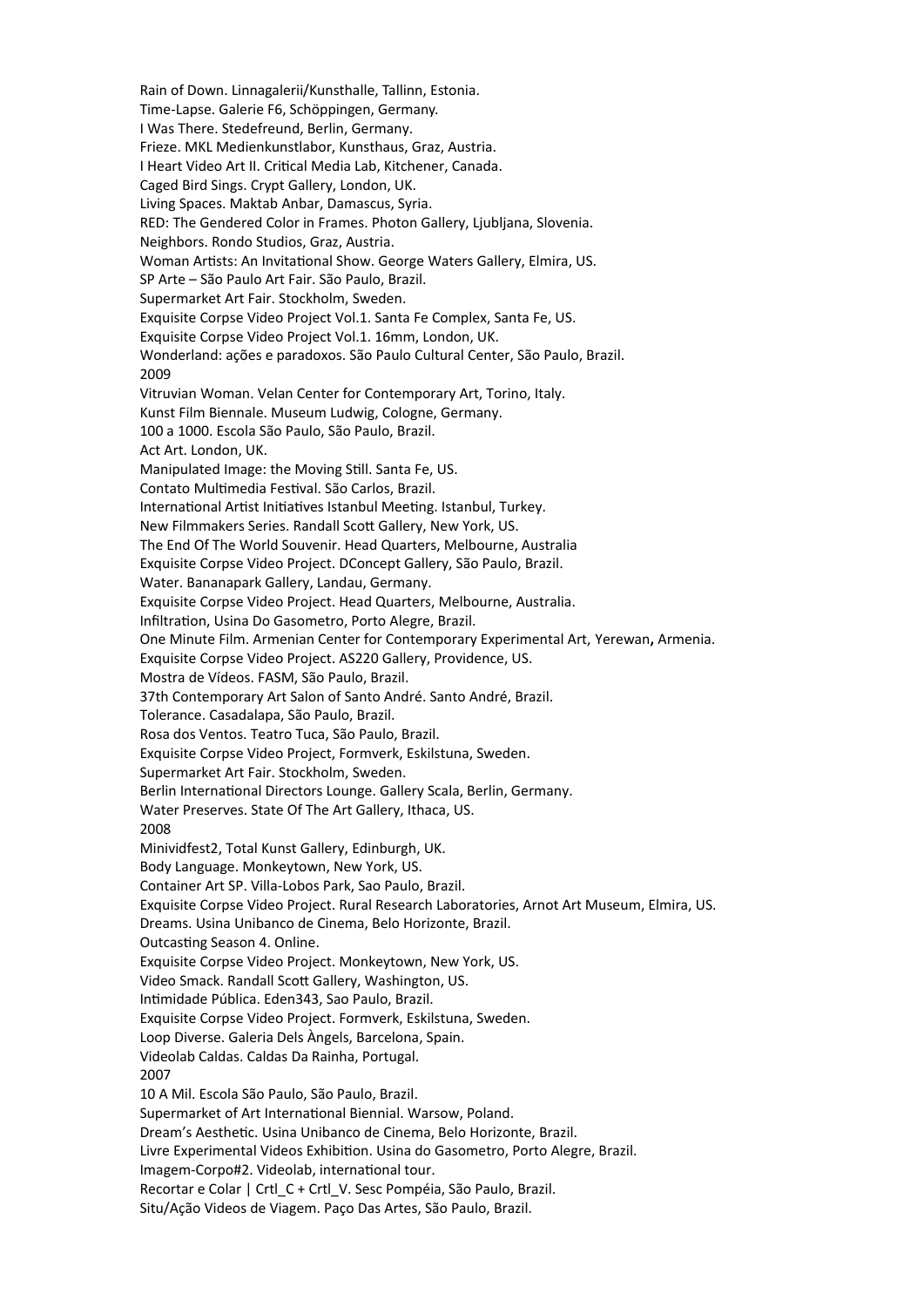Space Invaders. Gallery 1313, Toronto, Canada. MIX. 3LD Art & Technology Center, New York, US. 2006 Coletiva do Programa de Exposições. Centro Cultural São Paulo, São Paulo, Brazil. SPA. Recife, Brazil. Marte é Aqui. São Paulo, Brazil. Situ/Ação Aspectos do Documentário Contemporâneo. Galeria Vermelho, São Paulo, Brazil. Videometry Video as a Mesuring Device in Contemporary Brazilian Art. Galeria Dels Àngels, Barcelona, Spain. Paris é Aqui. São Paulo, Brazil. 2005 Cartography of the South. Kunst Film Biennale, Cologne, Germany. Virada Cultural. Paço das Artes, São Paulo, Brazil. Ocupação. Paço das Artes, São Paulo, Brazil. Rencontres Internationales Paris/Berlin de Nouveau Cinéma et Art Contemporain. Centre Culturel Suedois, Paris, France.

Povos de São Paulo. Point Ephémère, Paris, France.

2004

Lord Palace Hotel Interventions. Lord Palace Hotel, São Paulo, Brazil.

Povos de São Paulo. Sesc Pinheiros, São Paulo, Brazil.

Povos de São Paulo. Galeria Olido, São Paulo, Brazil.

2003

Biennale of Video and New Media. Santiago, Chile.

2000

Realidades Sobrepostas. Centro Universitário Maria Antonia, São Paulo, Brazil.

# **CURATORIAL**

2020

Common Ground Project vol. 1. Curated video screening, Now & After Festival, Moscow, Russia. (De)Coding Reality. Curated video screening, Ibrida Intermedia Art Festival, Forli, Italy.

2017

synchroniCITIES: SP – BXL. Curated exhibition. Brussels, Belgium.

2014

Real Delicacies. Curated video exhibition, National Gallery of Iceland, Reykjavík, Iceland. Real Delicacies. Curated video screening, Festival Miden, Kalamata, Greece.

Skinstrap. Performance by Thomas Israel, curated for SESC Ipiranga, São Paulo, Brazil.

Real Delicacies. Curated video screening, MADATAC Festival, Madrid, Spain.

All of Us. Curated route in 11 spaces in Barcelona, Spain.

2012

IMAGEM-CONTATO. Curator of festival with over 200 international works shown in 4 venues, an itinerary container and broadcasted on a cultural channel. SESC, São Paulo, Brazil.

Ängelholm International Videoart Festival. Curator of South American program. Ängelholm, Sweden. 2011

Director's Lounge. Curator of 3 video screenings. Berlin, Germany. 2010

Traffic Jam #1. Project curator and coordinator. São Paulo, Brazil.

EXPERIMENTA! Video Festival. Festival founder and curator. Sesc, Campinas, Brasil.

CineDesign Festival. Curator of 3 video screenings. Fundação Joaquim Nabuco, Recife, Brazil.

Absence / Ausência. Video screening co-curated with Alysse Stepanian, to be presented at Center for Contemporary Art, Santa Fe, US.

2009

Self and Other Representations. Video screening presented at Alucine Toronto Latino Media Festival, Toronto, Canada.

2008-ongoing

Exquisite Corpse Video Project. Curator and coordinator of this collaboration project that currently involves more than 100 artists worldwide.

2006-2007

É Aqui series. Co-curator and co-coordinator of series of 1-day exhibitions in the homes of artists or friends.

**JURY MEMBER** 2020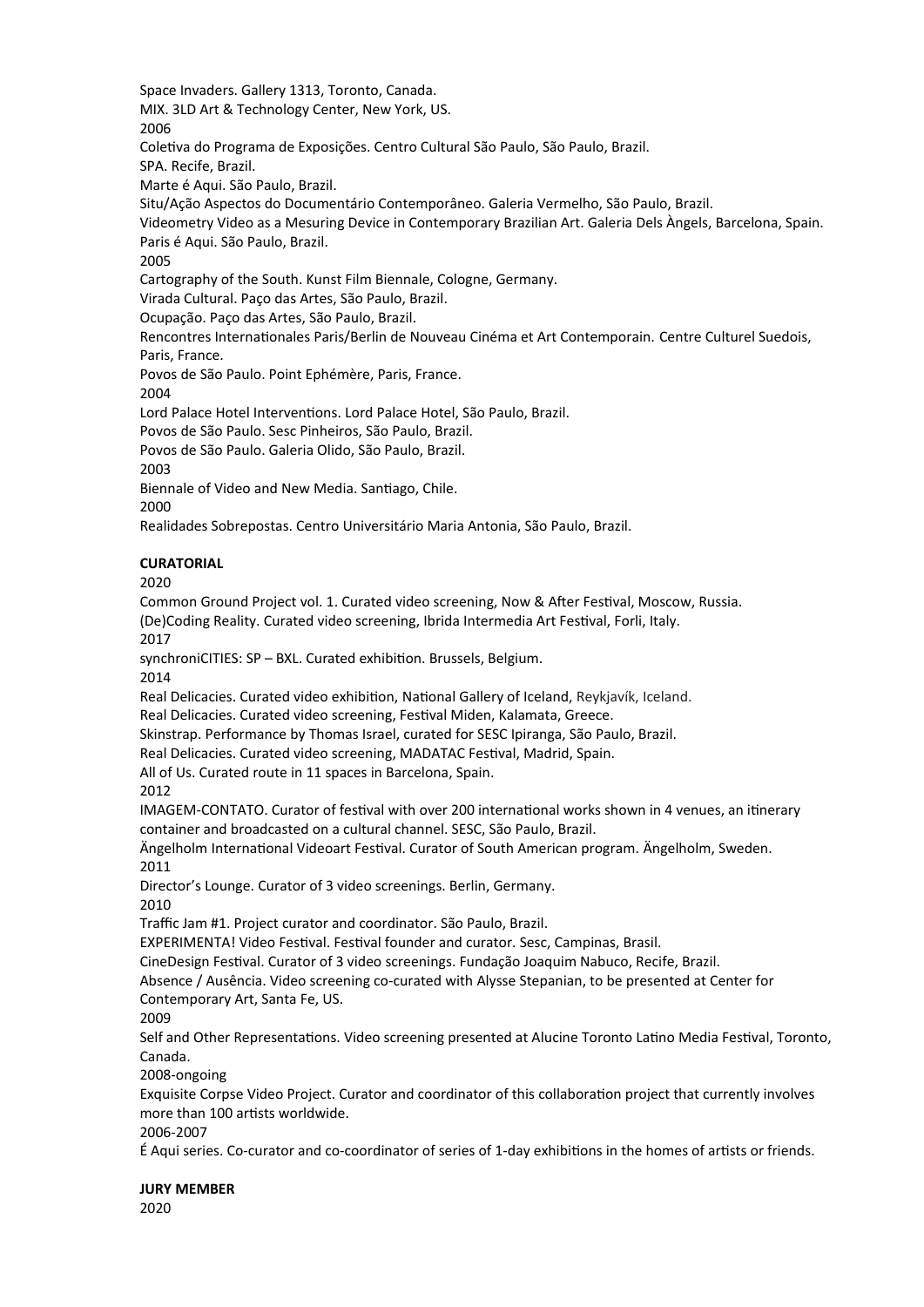Festival de Audiovisual. Campinas, Brazil. Now & After Festival. Moscow, Russia. 2015 Transnumeriques Awards. Mons, Belgium. 2013 MADATAC Festival, Madrid, Spain. 2011 Prix Mobile. Award jury and chair. Paris, France. 2010 Videoformes New Media & Video Art Festival, Clermont-Ferrand, France.

# **FESTIVAL SCREENINGS**

2021 Simultan Festival. Timisoara, Romenia. Feminist Film Festival. Bucharest, Romenia. International Ecological Film Festival TO SAVE AND PRESERVE. Khanty-Mansiysk, Russia. Madeira Curtas – Short Films Contest. Funchal, Madeira Island. Traverse Video. Toulouse, France. 2020 Now & After Festival. Moscow, Russia. Doclisboa. Lisbon, Portugal. Heritales Festival. Lisbon, Portugal. 2019 Meta-Cinema, Festival delle audiovisioni ibridanti. Bologna, Italy. Barcelona International Short Film and Video Festival. Barcelona, Spain. Over the Real. Luca, Italy. Uzupis Film Festival. Preilos, Lithuania. FIVAC Festival. Camagüey, Cuba**.** International Video Art Festival «Now&After». Moscow, Russia. Videoformes. Clermont-Ferrand, France. Seyr Festival. Tehran, Iran. 2018 Tent – Theatre for Experiments in New Technologies. Kolkata, India. Videoforma. St Petersburg, Russia. Cineluso. Brussels, Belgium. Timeline International Videoart Festival. Belo Horizonte, Brazil. Bideodromo International Experimental Film and Video Festival. Bilbao, Spain. Jecheon International Music & Film Festival. Jecheon, South Korea. Images Contre Nature. Marseille, France. Fonlad Digital Art Festival. Coimbra, Portugal. Festival International d'Art Vidéo de Casablanca. Casablanca, Morocco. Athens Digital Arts Festival. Athens, Greece. Festival du Film Court d'Angoulême. Angoulême, France. unDependence Film Festival. Edinburgh and Stirling, Scotland. Mostra do Filme Livre. Rio de Janeiro, São Paulo, Belo Horizonte and Brasília, Brazil. Travèrse Vidéo. Toulouse, France. Videoformes. Clermont-Ferrand, France. Mecal Barcelona International Short Film and Animation Festival. Barcelona, Spain. 2017 Festival Instants Vidéo. Marseille, France. Strangloscope Experimental Film, Audio and Performance Festival. Florianópolis, Brazil. Festival Tous Courts. Aix-en-Provence, France. Blue Magpie Experimental Film Series. Hsinchu City, Taiwan. FestCurtasBH. Belo Horizonte, Brazil. ARKIPEL Jakarta International Documentary and Experimental Film Festival, Jakarta, Indonesia. Espacio Enter Canarias. Tenerife, Canary Islands. Travèrse Vidéo. Toulouse, France. Videoformes. Clermont-Ferrand, France. 2016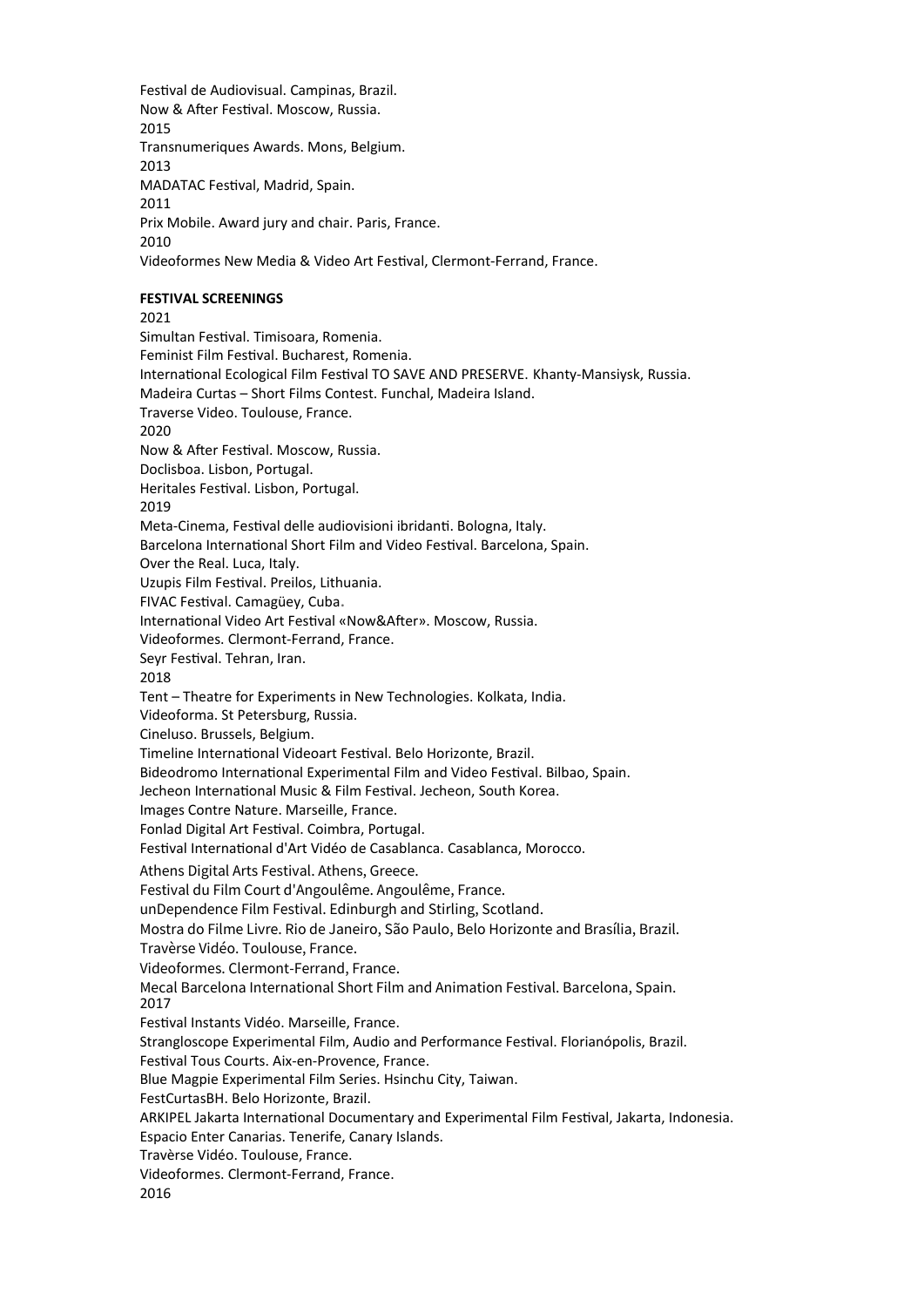Fuso - Anual de Vídeo Arte Internacional. Lisbon, Portugal. Festival Instants Vidéo. Marseille, France. 2015 Traces de Vie. Clermont-Ferrand, France. Hong Kong International Mobile Film Awards. Hong Kong, China. Festival VIA. Mons, Belgium. Mostra do Filme Livre. São Paulo, Rio de Janeiro, Brasília and Belo Horizonte, Brazil. 2014 Bideodromo – Festival Internacional de Cine e Video Experimental. Bilbao, Spain. Queerograd Festival. Graz, Austria. 2013 Porny Days - Sex Film Festival. Zurich, Switzerland. 700IS Reindeerland. Reykjavík, Iceland. Videoformes Festival. Clermont-Ferrand, France. Festival Vale Curtas. Petrolina, Brasil. 2012 Tirana International Film Festival. Tirana, Albania. International Festival of Videoart. Buenos Aires, Argentina. Arquitectura Film Festival. Santiago, Chile. International Festival Document.art. Bucharest, Romania. Alchemy Film and Moving Image Festival. Hawick, Scotland. Festival Nacional 5 Minutos. Salvador, Bahia. International Short Film Festival Wiz-Art. Liev, Ukraine. Lucania Film Festival. Pisticci, Italy. Video Art Festival Miden. Kalamata, Greece. art:screen fest. Obrero, Sweden. Oslo Screen Festival. Oslo, Norway. Mostra Múltiplos Brasis. São Paulo, Brazil. AIVA Angelholm International Video Art Festival. Angelholm, Sweden. Videoformes. Clermont-Ferrand, France. Mostra do Filme Livre. Rio de Janeiro, São Paulo and Brasília, Brazil. Ascona Film and Video Art Festival. Ascona, Switzerland. 2011 InShadow International Festival of Video, Performance and Technologies. Lisboa, Portugal. V.art11 Art Festival. Varnamo, Sweden. Uppsala International Short Film Festival. Uppsala, Sweden. Bogota Film Festival. Bogota, Bolivia. Transitio\_MX. Mexico City, Mexico. Milano International Film Festival. Milan, Italy. São Paulo International Short Film Festival. São Paulo, Brazil. Seoul international Extreme-Short Image & Film Festival. Seoul, South Korea. Cinefiesta. San Jose, Puerto Rico. Huesca International Film Festival. Huesca, Spain. EMERGEANDSEE media arts festival. Berlin, Germany. backup festival. Weimar, Germany. art:screen. Gothenburg, Sweden. Mostra do Filme Livre. Rio de Janeiro, Brazil. 2010 Digifest Izolenta. Saint Petesburg, Russia. Mostra Audiovisual Paulista. São Paulo, Brazil. Bilbao International Festival Of Documentary And Short Films. Bilbao, Spain. Limite: Poéticas Do Real, Mostra De Documentário Experimental. Curitiba, Brazil. Cine Festival Inconfidentes, Mariana, Brazil. Exis Experimental Film and Video Festival. Seoul, South Korea. FreeNetWorld International Film Festival. Nis, Serbia. Cortopotere ShortFilmFestival. Bergamo, Italy. Semana de Cine Experimental. Madrid, Spain. VideodanzaBA Festival Internacional. Buenos Aires, Argentina. DA International Digital Art Festival. Sophia, Bulgaria. Asolo Art Film Festival. Asolo, Italy.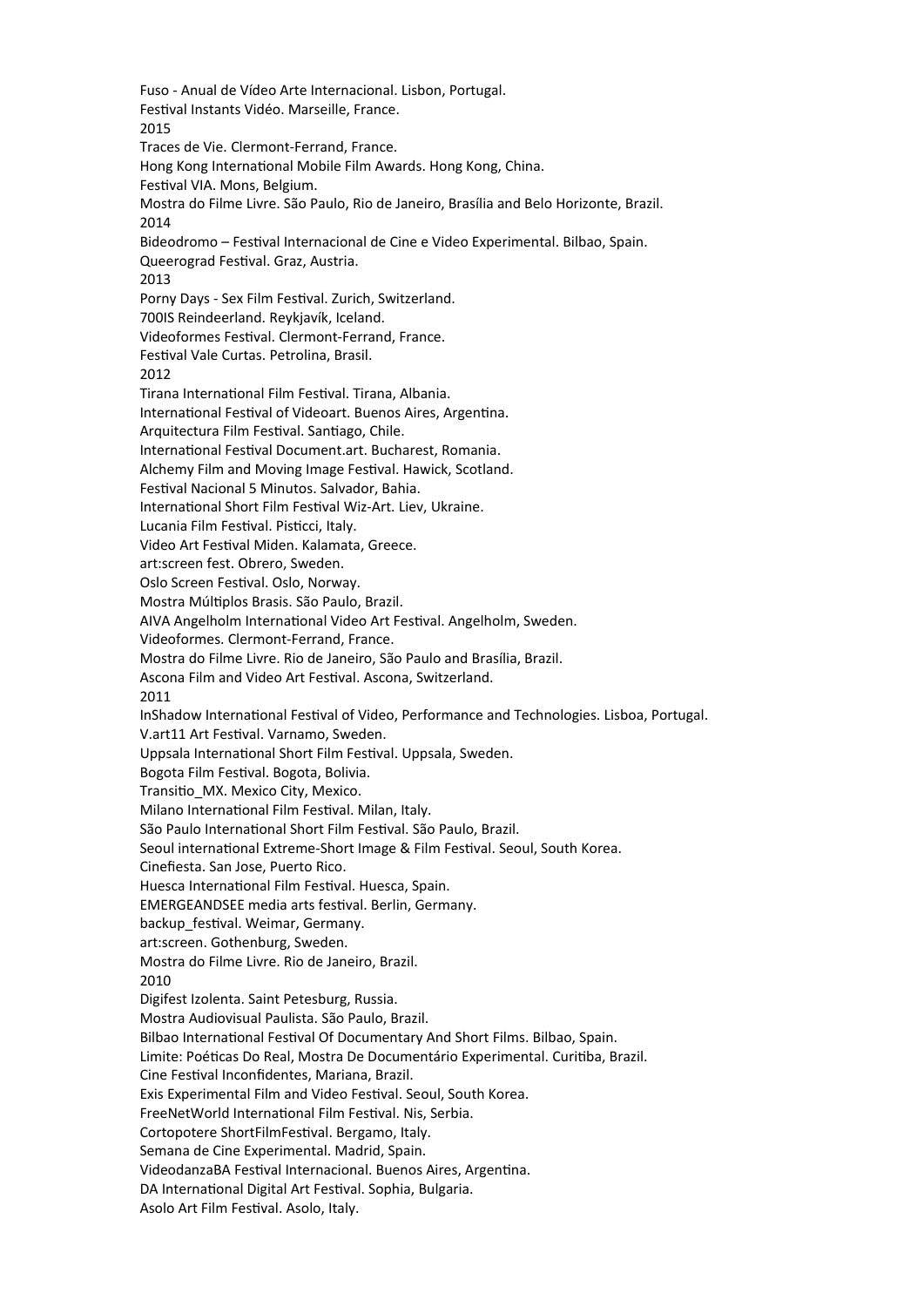Indie World Film Festival. Belo Horizonte, Brazil. Festival Images Contre Nature. Marseille, France. Pocket Films Festival. Paris, France. K3: International Short Film Festival Villach. Villach, Austria. Festival Internacional de Cine Digital. Santiago, Chile. IX Festival Internacional de la Imagen. Manizales, Colombia. Oberhausen Film Festival. Oberhausen, Germany. VideoChannel Cologne [self ] ~imaging. Cologne, Germany. International Film Festival of Uruguay. Montevideo, Uruguay. Videoformes New Media & Video Art Festival, Clermont-Ferrand, France. Tiradentes Film Festival. Tiradentes, Brazil. 2009 Alucine Toronto Latino Media Festival. Toronto, Canada. Vivo Arte.Mov. Belo Horizonte, Brazil. VideoDanzaBA. Buenos Aires, Argentina. Thess Short Film Festival. Thessaloniki, Greece. Portobello Film Festival. London, UK. Videoholica International Video Art Festival. Varna, Bulgaria. Video Art Festival Miden. Kalamata, Greece. Festival Images Contre Nature. Marseille, France. International Film Festival Yerevan. Yerevan, Armenia. Dança em Foco Festival Internacional de Vídeo e Dança. Rio de Janeiro, Brazil. A Corto di Donne Short Film Festival. Naples, Italy. Athens Video Art Festival. Athens, Greece. One Minute Festival. São Paulo, Brazil. Naoussa International Film Festival. Naoussa, Greece. Magmart International Videoart Festival. Naples, Italy. Muestra Internacional de Video Gen XY. Vera Cruz, Mexico. 2008 Alucine Toronto Latino Media Festival. Toronto, Canada. Vivo Arte.Mov. Belo Horizonte, Brazil. Festival Della Criativitá. Florence, Italy. Focfest Freedom of Choice International Video And Film Festival. Lisbon, Portugal; Istanbul, Turkey. Vad International Video And Digital Arts Festival. Girona, Spain. 2007 Festival Nacional de Video-Imagem em 5 Minutos. Salvador, Brazil. Mostra Audiovisual Paulista. São Paulo, Brazil. Mostra Videodança de São Carlos. São Carlos, Brazil. Festival do Livre Olhar. Porto Alegre, Brazil. Videoformes New Media & Video Art Festival, Clermont-Ferrand, France. International Experimental Film Festival Carbunari. Maramures, Romenia. Mostra de Cinema de Tiradentes. Tiradentes, Brazil. Mostra do Filme Livre. Rio de Janeiro, Brazil. Sydney Latin American Film Festival. Sydney, Australia. Cine Las Americas International Film Festival. Austin, US. Vídeo Festival São Carlos. São Carlos, Brazil. International Videofestival Bochum. Bochum, Germany. Zanzibar International Film Festival. Zanzibar, Tanzania. Festival Cineesquemanovo. Porto Alegre, Brazil. 2006 Euroshorts European Festival of Short Films. Warsow, Poland. Festival Cineesquemanovo. Porto Alegre, Brazil. Cineport Festival de Cinema de Países de Língua Portuguesa. Lagos, Portugal. International Non-Budget Film Festival. Gibara, Cuba. Mostra de Cinema dos Direitos Humanos da América Do Sul. Brasilia, Rio de Janeiro and São Paulo, Brazil. Festival Latinoamericano Da Classe Obreira (Felco). Itinerary. Alucine Toronto Latino Media Festival. Toronto, Canada. Mostra Do Filme Livre. Rio de Janeiro, Brazil. Aarhus Festival Of Independent Arts. Århus, Denmark. International Videofestival Bochum. Bochum, Germany.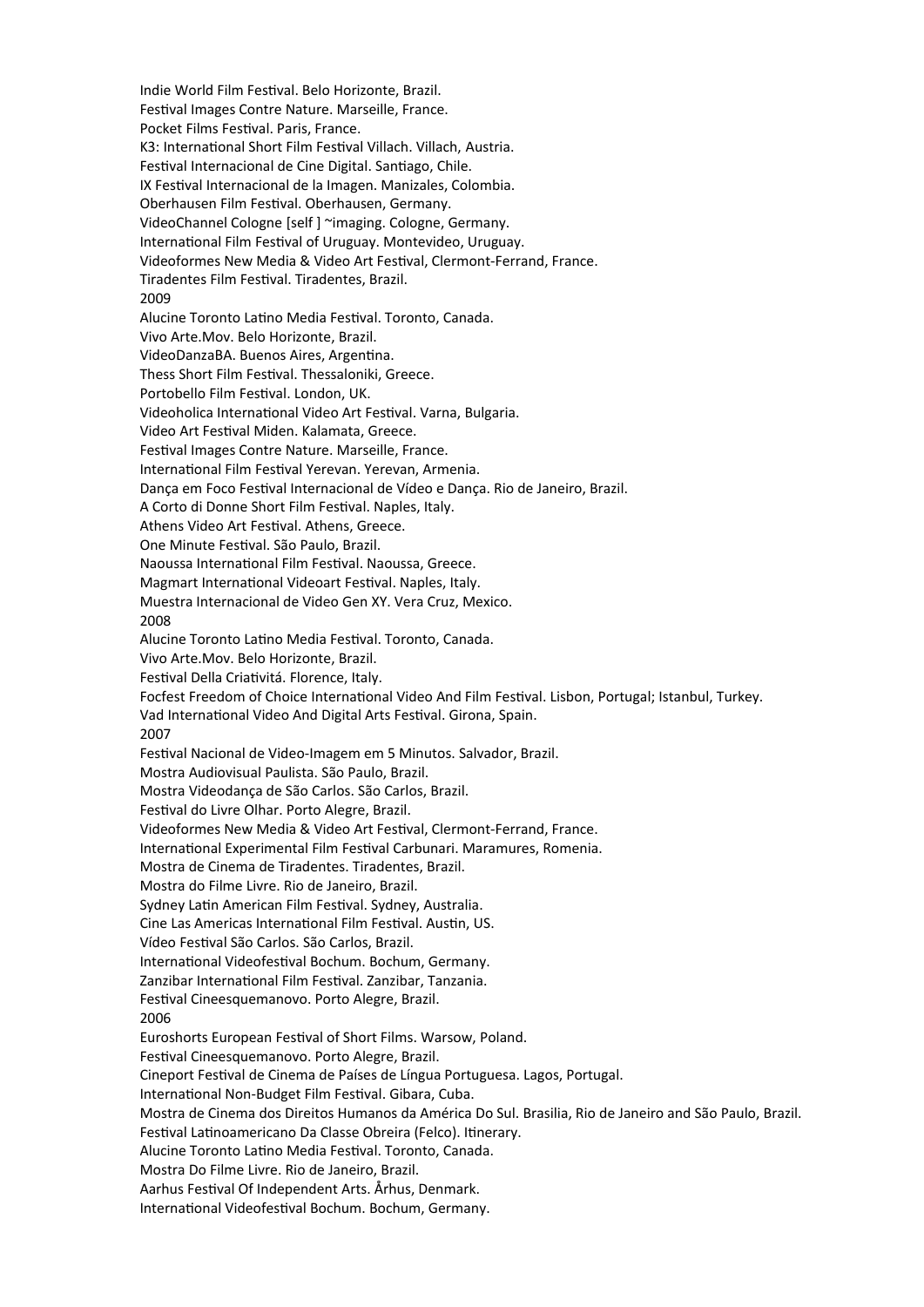Inside Out Toronto Lesbian and Gay Film and Video Festival. Toronto, Canada. Videolab. Coimbra, Portugal. The First and The Last Experimental International Film Festival. Sydney, Australia. Canariasmediafest International Festival of Arts. Las Palmas, Canary Islands. Festival Luso-Brasileiro de Curtas-Metragens de Sergipe. Sergipe, Brazil. Videoformes New Media & Video Art Festival, Clermont-Ferrand, France. Zemos98. Seville, Spain. Belgrade Documentary and Short Film Festival. Belgrade, Serbia and Montenegro. Naoussa International Short Film and Video Naoussa, Greece. Festival Images Contre Nature. Marseille, France. Festival Nacional de Cinema e Vídeo de Pacoti. Pacoti, Brazil. 2005 Sao Paulo International Film Festival. São Paulo, Brazil. Zagreb Film Festival. Zagreb, Croatia. Forumdoc.Bh Festival do Filme Documentário e Etnográfico. Belo Horizonte, Brazil. Guangzhou International Documentary Film Festival. Guangzhou, China. Mostra Trilhas Negras e Indígenas. São Paulo, Brazil. Encuentro Hispanoamericano de Video Documental Independiente. Mexico City, Mexico. Sopot Independent Film Festival. Sopot, Poland. International Experimental Film Festival Carbunari. Maramures, Romenia. Split International Festival Of New Film. Split, Croatia. International Electronic Art Festival Videobrasil. São Paulo, Brazil. Festival De Cinema Gay E Lésbico De Lisboa. Lisboa, Portugal. Portobello Film Festival. London, England. Exis Experimental Film & Video Festival. Seoul, Korea. International Video Festival Videomedeja. Novi Sad, Serbia And Montenegro. Lausanne Underground Film & Music Festival. Lausanne, Switzerland. Festival Mix Brasil de Cinema e Vídeo. São Paulo, Rio de Janeiro and Brasília, Brazil. Kunst Film Biennale. Cologne, Germany. Vad International Video and Digital Arts Festival. Girona, Spain. Mostramundo, Festival da Imagem em Movimento. Recife, Brazil. Tirana International Film Festival. Tirana, Albania. Cineamazônia Mostra Internacional Vídeo Ambiental. Porto Velho, Brazil. International Izmir Short Film Festival. Izmir, Turkey. FAM Festival Audiovisual Mercosul. Florianópolis, Brazil. Mostra Audiovisual Dança em Pauta. São Paulo, Brazil. Festival Internacional de Video Danza de Buenos Aires. Buenos Aires, Argentina. 2004 Mostra Do Audiovisual Paulista. São Paulo, Brazil. Tiburon International Film Festival. Tiburon, USA. Festival Cineesquemanovo. Porto Alegre, Brazil. Festival De Cinema, Vídeo e Dcine. Curitiba, Brazil. Chilean International Short Film Festival of Santiago. Santiago, Chile. International Short Film Festival Hamburg. Hamburg, Germany. Videoformes Festival International des Arts Video. Clermont-Ferrand, France. Morbegno Film Festival. Morbegno, Italy. Mostra do Filme Livre. Rio De Janeiro, Brazil. Festival Images Contre Nature. Marseille, France. Japan Media Arts Festival. Tokyo, Japan. Tabor Film Festival. Zabok, Croatia. 2003 Mostra de Vídeo Vtudo. Vitória, Brazil. VAD International Video and Digital Arts Festival. Girona, Spain. Anchorage Film Festival. Alaska, USA. Backup Festival. Weimar, Germany. International Electronic Art Festival Videobrasil. Sao Paulo, Brazil. Festival de Video de Teresina. Teresina, Brazil.

**OTHER SCREENINGS**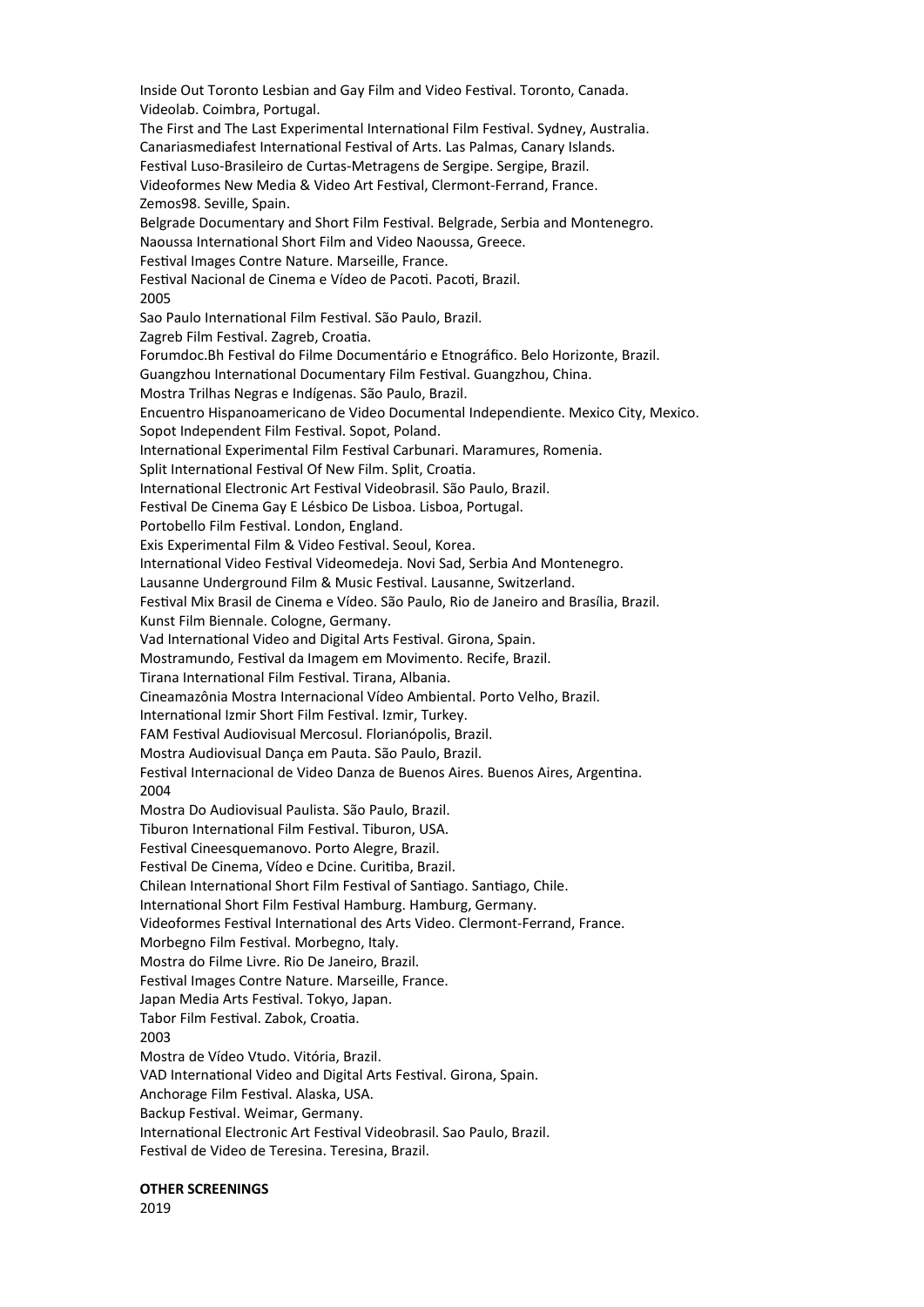Videoformes Explorations. Mandel Cultural Center, Tel Aviv, Israel. The Program'actors (an Instants Video project). Le Gyptis, Marseille, France. Videoformes. Bezalel Academy of Arts and Design, Jerusalem, Israel. 2018 Colloquium PORTRAITS ET AUTOPORTRAITS DE FEMMES DANS LES LETTRES ET LES ARTS POST-68. Clermont-Ferrand, France. 2013 Mostra de Vídeo-Dança. Évora and Alcácer do Sal, Portugal. 2011 art:screen. V.art11 Art Festival, Knappfabriken, Varnamo, Sweden art:screen. Bio Roxy, Obrero, Sweden. CologneOFF Beirut. The Sunflower, Beirut, Lebanon. Exquisite Corpse Video Projet Vol. 3. Gallery West, Toronto, Canada. The Film That Is Not There#2. Objectifs, Singapore. Traffic Jam. GIV, Montreal, Canada. Love. Cinema Zavod Udarnik, Maribor, Slovenia. 2010 The Face. Cinema Zavod Udarnik, Maribor, Slovenia. Wikitopia/Videotage. Double Happinness Studio, Hong Kong, China. MUSICVIDEOART. Mons-en-Baroeul, France. Petite Pomme. Cinecycle, Toronto, Canada. Video is The Only Constant. London, UK. 2009 CologneOFF V - Taboo! Taboo?. Arnolfini, Bristol, UK. Exquisite Corpse Video Project Vol.2. Kulturpalast Wedding International, Berlin, Germany. Exquisite Corpse Video Project Vol.2. Artists Television Access. San Francisco, US. II Mostra (In) Dependente de Dança. Espaço Kasulo, São Paulo, Brazil. Exquisite Corpse Video Project Vol.2. Unit, Tirana, Albania. Exquisite Corpse Video Project Vol.2. Magacin, Belgrade, Serbia. Itinerância Videobrasil. Sesc Uberlândia, Uberlândia, Brazil. Exquisite Corpse Video Project Vol.1. Artists Television Access. San Francisco, US. VIDEO VORTEX 4 International Conference. Split, Croatia. Mostra Lanterninha. Galeria Olido, São Paulo, Brazil. Exquisite Corpse Video Project Vol.1. Kulturpalast Wedding International, Berlin, Germany. Sessão Corredor - vídeos de artista. Ateliê397, São Paulo, Brazil. Exquisite Corpse Video Project Vol.1. Community Screening Center, Berkeley, US. Exquisite Corpse Video Project Vol.1. Núcleo de Produção Digital Orlando Vieira, Aracaju, Brazil. MUSARAMA. Klubi, Turku, Finland. 2008 Exquisite Corpse Video Project Vol.1. Vansa Visual Arts Network Of South Africa, Cape Town, South Africa. Mixtoquente. Casadalapa, São Paulo, Brazil. 2007 The Best of Videoformes 2007. SCAM Société Civile des Auteurs Multimedia, Paris, France. The Best of Videoformes 2007. Lieu d'Art Contemporain, Reunion Island. Mostra Dia Internacional da Mulher. Cine Goiânia Ouro, Goiânia, Brazil. Mulheres da Frente de Trabalho. Parque de Ciência e Tecnologia da USP, São Paulo, Brazil. CineVideo e Educação. Aracaju, Brazil. Ação Cultural do MINC. Santarém, Brazil. Teatro Municipal. Santo André, Brazil. CineEsquemaNovo Awarded Films. CINUSP, São Paulo, Brazil. Especial Semana da Consciência Negra. MIS (Museum of Image and Sound), São Paulo, Brazil. II Curta as Mulheres. Aracaju, Brazil. **LECTURES AND WORKSHOPS**

#### 2021

Masterclass Artistic Research in Film and Philosophy "Fabulation for Future". Symposium keynote and workshop mentor, Film University Babelsberg, Potsdam, Germany.

Art, Sciences and Technology: Audiovisual Installation and Virtual Reality. Continuing Education course, PUC University, Campinas, Brazil.

Artist Talk. Post-graduation, School of Communication and Arts, Federal University of Rio de Janeiro, Rio de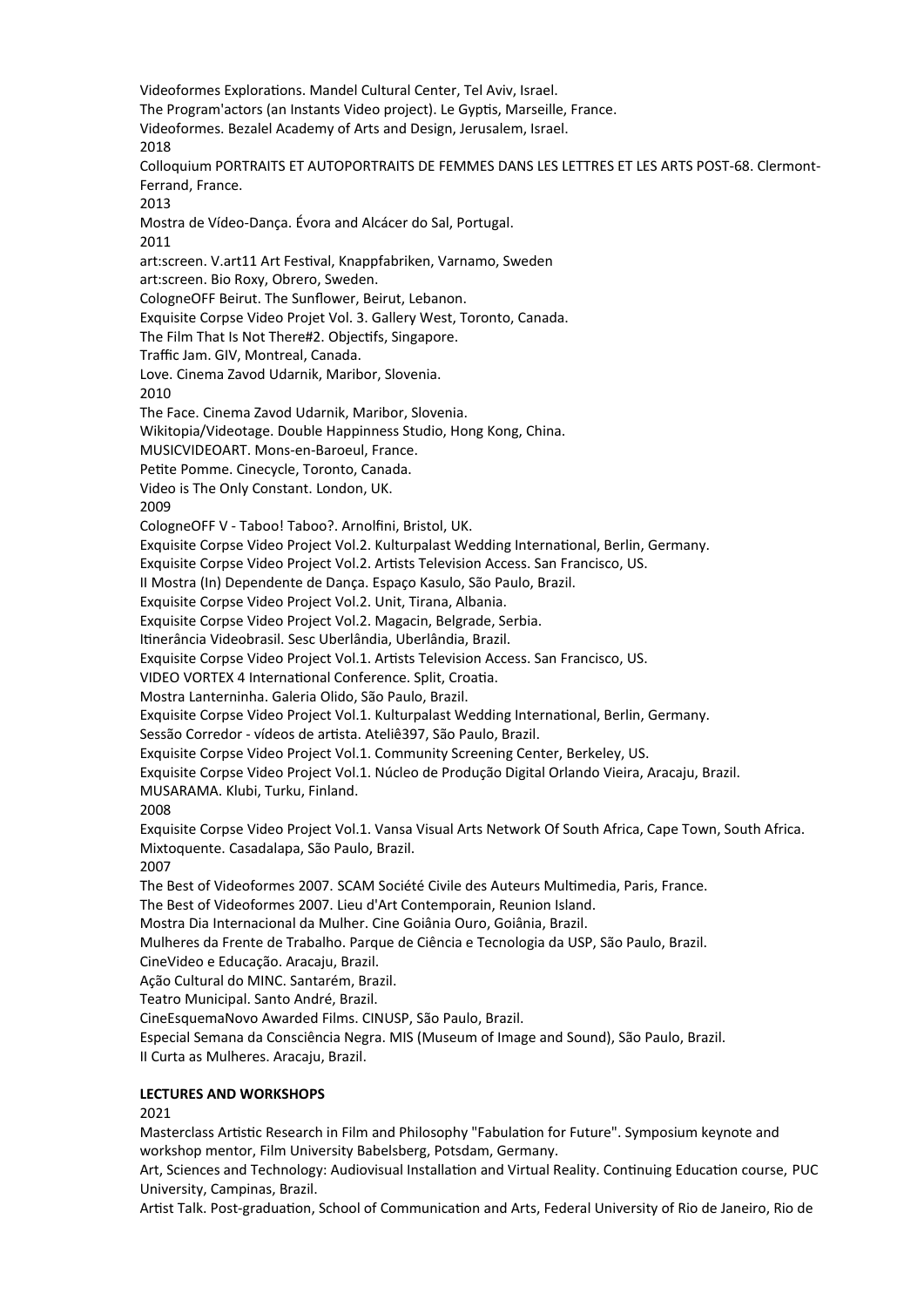Janeiro, Brazil.

VideoArtePapo MIS (live streamed interview). Organized by Museum of Image and Sound, São Paulo, Brazil. Self-Portrait in Video (workshop). Le Lift, Beersel, Belgium.

2020

Kika Nicolela: Dialogues between Cinema, Video, Art and Technology. Artist talk. Le Lift, Beersel, Belgium. Artists and Authoritarian regimes, Brazil (round table). FARaway Festival, La Comédie, Reims, France. 2019

Artist talk. Calce Centre Contemporain, Calce, France.

Un Infini Désir de Nous: round table with Kika Nicolela and Raya Lindberg. Maison des Artistes, Brussels, Belgium.

2018

Immigration and Identity (round table. Cineluso, Maison des Cultures, Brussels, Belgium. Real Fiction (artist talk and workshop). Western Michigan University. Kalamazoo, US.

Artist talk. Spiral building, Tokyo, Japan.

Real Fiction (artist talk). Tohoku University, Yamagata, Japan.

2016

Bastard Video: the audiovisual and its functions (workshop). SESC Santana, São Paulo, Brazil.

Negotiating with the Image: Artist Film (workshop). Red Bull Station, São Paulo, Brazil.

2013

Masterclass. Alchemy Residency, Hawick, Scotland.

Appropriating the Image (workshop). Museum of Image and Sound, Campinas, Brazil.

Residências artísticas: embarcações, correspondências e naufrágios. SESC Pinheiros, São Paulo, Brazil.

Discussion: On the Public and Participation. Kunsthof, Zurich, Switzerland.

Artists in residence: systems of creation, mediation, and cultural action. Maison du Peuple, Clermont-Ferrand, France.

2012

Artist Talk. Gustavo Capanema Palace, Rio de Janeiro, Brazil.

Cinema in Exhibition. Gustavo Capanema Palace, Rio de Janeiro, Brazil.

Videoart in the World. AIVA Festival, Angelholm, Sweden.

2011

Art of Video workshop. Objectifs, Singapore.

Artist Talk. Objectifs, Singapore.

Art Practice and Strategies. Tote Espaço Cultural, Campinas, Brazil.

Videoart Workshop. Sesc Pinheiros, São Paulo, Brazil.

2010

Strategies Of Constructing The Contemporary Artistic Work. Discussion Panel, UNICAMP, Campinas, Brazil. ECVP: Collaborating In Video. Sesc Campinas, Campinas, Brazil.

DIWO (Do It With Others). Discussion Panel, Po Leung Kuk Community College, Hong Kong, China.

Artist Talk. Gyeonggi Creation Center, Ansan, South Korea.

Let's Make This Uncomfortable. TPW Gallery, Toronto, Canada.

Formas do Vídeo. CineDesign, Teatro Cine Apolo, Recife, Brazil.

Expression through Video. Verbundschule Horstmar-Schöppingen, Schöppingen, Germany.

B'Sides - Pecha Kucha Night. Rondo Atelier, Graz, Austria.

2009

Digital Territories and the Globalization of the Individual. Festival Contato, São Carlos, Brazil. Artist Talk. UFSCAR, São Carlos, Brazil.

Subjectivities in Transit. Sesc Paulista, São Paulo, Brazil.

Artist Talk. Unicamp's Art Institute, Campinas, Brazil.

Video as Artistic Expression Tool. Núcleo de Produção Digital Orlando Vieira, Aracaju, Brazil.

Artist Talk. Turku Arts Academy, Turku, Finland.

Video Collaborations. Supermarket Art Fair, Stockholm, Sweden.

2008

Nomad Aesthetics. Alucine Toronto Latino Media Festival, Toronto, Canada.

Final Cut Pro for Artists. Eden343, São Paulo, Brazil.

Photoshop for Artists. Eden343, São Paulo, Brazil.

2007

Video Art and Experimental Cinema. ESPM, São Paulo, Brazil.

### **SELECTED BIBLIOGRAPHY**

Alves, Cauê, "O Espaço da Arte e da Colagem", Recortar e Colar / CRTL\_C + CTRL\_V, exhibition catalogue, Sesc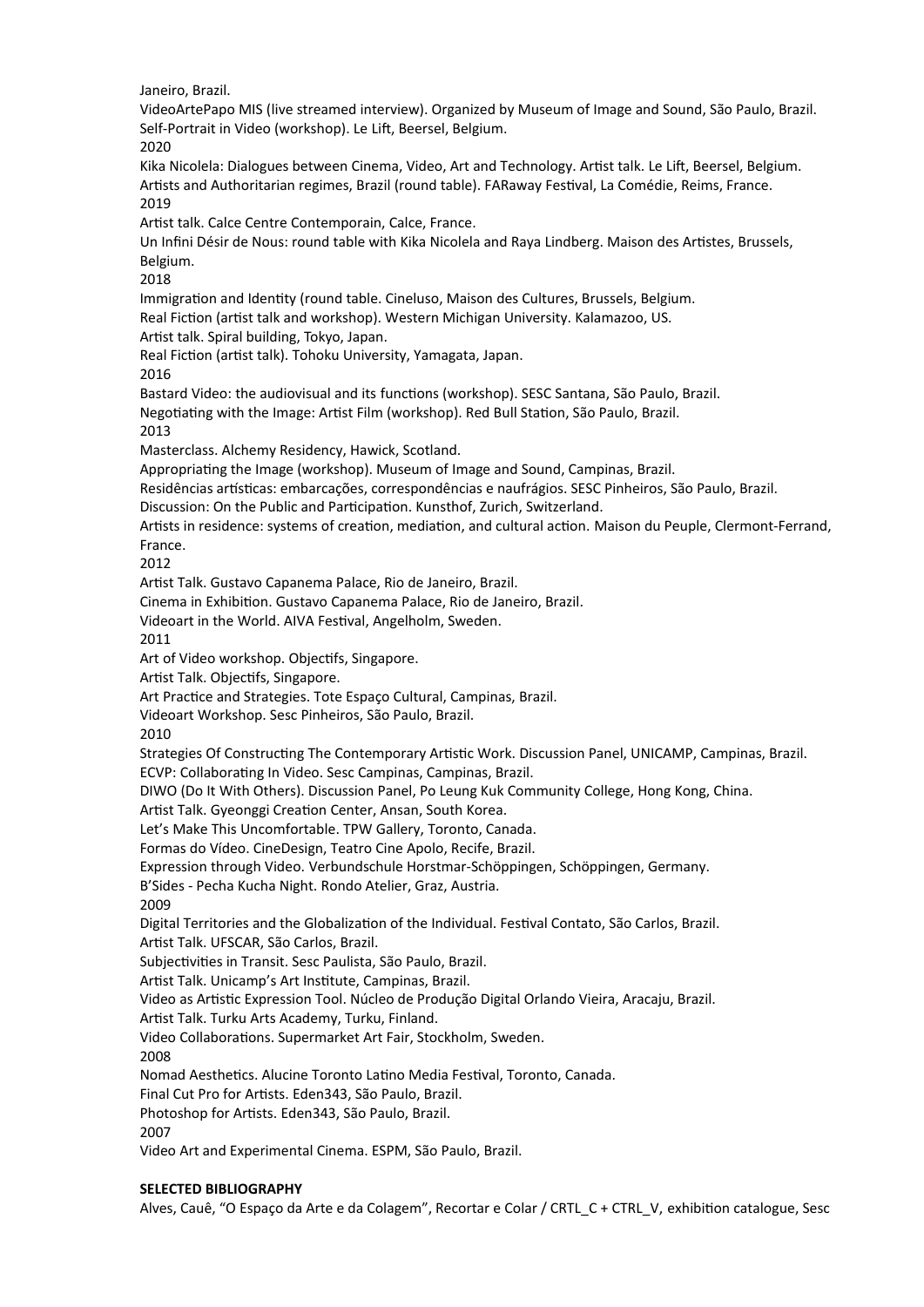Pompéia, São Paulo, Brazil, 2009

Alzugaray, Paula, "Disposição para o Novo", Revista Select online, Brazil, 09/16/2013

Alzugaray, Paula, "Realidade Aumentada", Actus, exhibition catalogue, Centro Maria Antonia, São Paulo, Brazil, 2010

Alzugaray, Paula, "Corpos Videográficos", Isto É magazine, Brazil, 08/12/2009

Alzugaray, Paula, "Aqui Passa o Trópico", Situ/Ação: Vídeo de Viagem, exhibition catalogue, Paco das Artes, Sao Paulo, Brazil, 2007

Alzugaray, Paula, "Videometry – Video as a Measuring Device in Contemporary Brazilian Art", Videometry, exhibition catalogue, Galeria des Angels, Barcelona, Spain, 2006

Alzugaray, Paula, "Ação Afetiva a 3", Ocupação, exhibition catalogue, Paço das Artes, Sao Paulo, Brazil, 2005 Anckar, Pontus, "Bjud en Brasilianska pa Middag", Åbo Underrättelser newspaper, Turku, Finland, 02/21/2009 Baima, Maria Claudia, "Arte na Idade Mídia", Revista Ensino Superior, Brazil, November 2005 Baker, Andi, "This is Uncomfortable: Awkward Artistries", Canadian Art blog, July 2010

Barreto, Silvia Paes, "Arte Porque a Vida Não Basta", Revista Tatuí magazine, Brazil, 2006

Bernal, Daniel, "Construyendo Cultura…Latinoamericanos Alucinando", Toronto Hispano website, 06/02/2007 Birac, Martin, "ZFF se Blizi Kraju", X Portal, Zabreb, Croatia, 2005

Bosco, Roberta, "La Musica como Hilo Conductor", El País newspaper, Barcelona, 05/15/2013 Carlos, Starling Cássio, "Com 300 Obras, Mostra Audiovisual Chega à 21a Edição", Folha de São Paulo newspaper, Brazil, 12/11/2007

Cassavana, Rita Tatiana, "Videodança: Território de Resistência", indança.net, 11/05/2009 Chagas, Paula, "Parafernália Tecnológica na Criação de Kika Nicolela", Estadão newspaper, Sao Paulo, Brazil, 05/09/2007

Chagas, Paula, "Guerreiras do Carnaval e da Vida, Jornal Estadão, São Paulo, Brazil, June 2005 Corrieri, Claudia, "Exquisite Corpse Video Project: A Network First", Artreview blog, 03/22/2010 Costa, Claudia, "Imagens Captadas, Criadas, Transformadas", Jornal da USP, São Paulo, Brazil, October 2000 Eamon, Christopher, "A Film That is Not One", The Film That is Not There, exhibition catalogue, Rio de Janeiro, 2012

Evans, David, "Kika Nicolela: Between Living Room and Museum", Vestígios, exhibition catalogue, Museum of Image and Sound, Campinas, Brazil, 2013

Fan, Grace, "Screen Time", Time Out Magazine, São Paulo, Brazil, January 2011

Farkas, Solange, "Cartography of the South", exhibition catalogue, Kunst Film Biennale, Kunst, Germany, 2005 Felix, Luciana, "Cineasta Quer Transformar Fotos Antigas em Videoarte", Correio Popular newspaper, Campinas, Brazil, 04/12/2012

Fidalgo, Janaina, "Mostra Fotográfica faz Mapa Genético de São Paulo", Folha de São Paulo newspaper, June 2005

Flores, Livia, "The Humanity of Images", The Film That is Not There, exhibition catalogue, Rio de Janeiro, 2012 Germano, Paulo, "Sensações Derramadas", Zero Hora newspaper, Porto Alegre, Brazil, September 2009 Gioia, Mario, "Arte em Contêiner", Folha de São Paulo newspaper, 11/18/2008

Heise, Tatiana, "Contested National Identities in Contemporary Brazilian Cinema", Department of Latin American Studies of Leeds University, UK, December 2008

Hernandez, Noelia, "La Incógnita Carioca", La Vanguardia, Barcelona, Spain, 06/14/2006

Howlett-Jones, Kate, "Rondo is a Special Place for Working", GAT website, 03/24/2010

Jager, David, "Space Odyssey Alucine Group Show's Lyrical Riffs", critic's pick, Now Magazine, Toronto, Canada, June 7 - 13, 2007

Lindberg, Raya, "Un Infini Désir de Nous", homonymous solo exhibition catalogue, Brussels, Belgium, March 2019

Lindberg, Raya, "Fiction Territoriale", L'Art Même magazine, Belgium, October 2020

Maciel, Katia,"A Idéia do Cinema na Arte Contemporanea Brasileira", Editora Circuito, Brazil, 2020

Medeiros, Delma, "Antes da Era Digital", Correio Popular newspaper, Campinas, Brazil, 09/09/2013

Mercier, Marc, "McLuhan, Le Joycien Hippie", BREF Magazine, France, 2011

Mindêlo, Olivia, "Arte Contemporânea em Interface com a Cidade", Continente Multicultural magazine, Recife, Brazil, September 2006

Molla, Rani, "Split the Difference", Santa Fe Reporter, Santa Fe, US, May 2010

Monachesi, Juliana, "Viciados em Residências Artísticas", Select magazine, Brazil, August 2012

Monachesi, Juliana, "Digital Blind Date", Exquisite Corpse Video Project, exhibition folder, DConcept Gallery, São Paulo, Brazil, 2009

Monachesi, Juliana, "Timor Mortis Conturbat Me", Windmaker, exhibition catalogue, Sesc Vila Mariana, Sao Paulo, Brazil, 2007

Monachesi, Juliana, "I'll Be Your Mirror", Ocupação, exhibition catalogue, Paço das Artes, Sao Paulo, Brazil, 2005